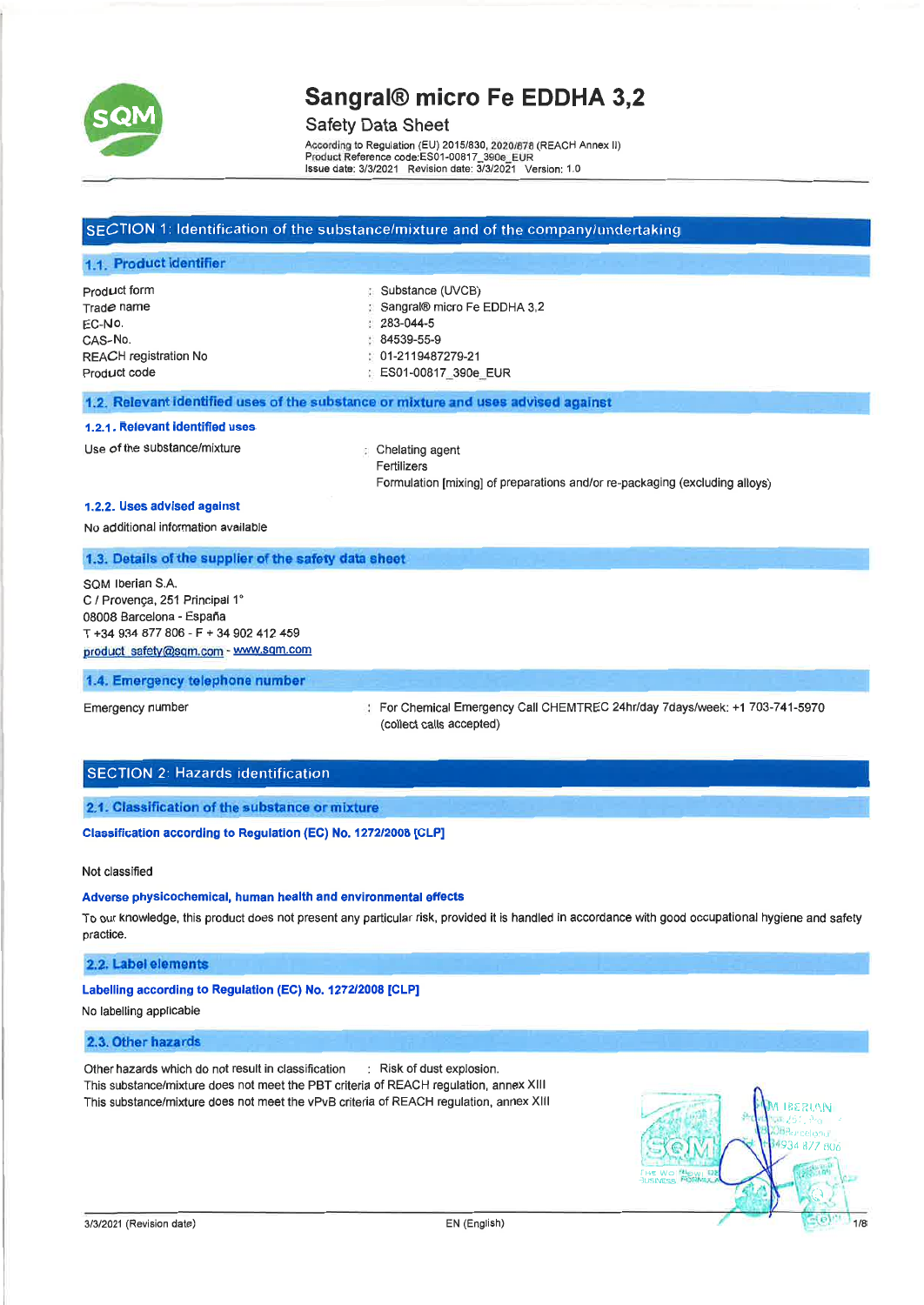# Safety Data Sheet

According to Regulation (EU) 2015/830, 2020/878 (REACH Annex II)

| <b>SECTION 3: Composition/information on ingredients</b> |                                                                           |                                                                                          |  |
|----------------------------------------------------------|---------------------------------------------------------------------------|------------------------------------------------------------------------------------------|--|
| 3.1. Substances                                          |                                                                           |                                                                                          |  |
| Substance type                                           | : UVCB                                                                    |                                                                                          |  |
| <b>Name</b>                                              | <b>Product identifier</b>                                                 | $\frac{9}{6}$                                                                            |  |
| Fe EDDHA_SDS(Q32)_Iberian                                | (CAS-No.) 84539-55-9<br>(EC-No.) 283-044-5<br>(REACH-no) 01-2119487279-21 | 100                                                                                      |  |
| 3.2. Mixtures                                            |                                                                           |                                                                                          |  |
| Not applicable                                           |                                                                           |                                                                                          |  |
| <b>SECTION 4: First aid measures</b>                     |                                                                           |                                                                                          |  |
| 4.1. Description of first aid measures                   |                                                                           |                                                                                          |  |
| First-aid measures general                               | unconscious person.                                                       | Call a poison center or a doctor if you feel unwell. Never give anything by mouth to an  |  |
| First-aid measures after inhalation                      | Remove person to fresh air and keep comfortable for breathing.            |                                                                                          |  |
| First-aid measures after skin contact                    |                                                                           | Wash skin with plenty of water. Take off contaminated clothing and wash it before reuse. |  |
| First-aid measures after eye contact                     | Continue rinsing.                                                         | Rinse eyes with water as a precaution. Remove contact lenses, if present and easy to do. |  |

First-aid measures after ingestion

| First-aid measures after ingestion                                                                            | Rinse mouth. Drink plenty of water. Call a poison center or a doctor if you feel unwell.                                                                                                                 |  |  |
|---------------------------------------------------------------------------------------------------------------|----------------------------------------------------------------------------------------------------------------------------------------------------------------------------------------------------------|--|--|
| 4.2. Most important symptoms and effects, both acute and delayed                                              |                                                                                                                                                                                                          |  |  |
| Symptoms/effects<br>Symptoms/effects after inhalation                                                         | Not expected to present a significant hazard under anticipated conditions of normal use.<br>Dust of the product, if present, may cause respiratory irritation after an excessive inhalation<br>exposure. |  |  |
| Symptoms/effects after skin contact<br>Symptoms/effects after eye contact<br>Symptoms/effects after ingestion | May cause skin irritation.<br>May cause eye irritation.<br>If the quantity swallowed is significant : Irritation of the gastric/intestinal mucosa.                                                       |  |  |

4.3. Indication of any immediate medical attention and special treatment needed

Treat symptomatically.

| <b>SECTION 5: Firefighting measures</b>                                     |                                                                                                                                                                                                                 |
|-----------------------------------------------------------------------------|-----------------------------------------------------------------------------------------------------------------------------------------------------------------------------------------------------------------|
| 5.1. Extinguishing media                                                    |                                                                                                                                                                                                                 |
| Suitable extinguishing media<br>Unsuitable extinguishing media              | Use extinguishing media appropriate for surrounding fire.<br>None known.                                                                                                                                        |
| 5.2. Special hazards arising from the substance or mixture                  |                                                                                                                                                                                                                 |
| <b>Explosion hazard</b><br>Hazardous decomposition products in case of fire | Risk of : Ignition. May form an explosive mixture in the presence of air. Avoid raising<br>powdered material due to explosion hazard.<br>Toxic fumes may be released. Nitrogen oxides. Carbon oxides (CO, CO2). |
| 5.3. Advice for firefighters                                                |                                                                                                                                                                                                                 |
| Protection during firefighting                                              | Do not attempt to take action without suitable protective equipment. Self-contained<br>÷<br>breathing apparatus. Complete protective clothing.<br>নৈ<br>PRLOWIDE<br>SINESS FORMULA                              |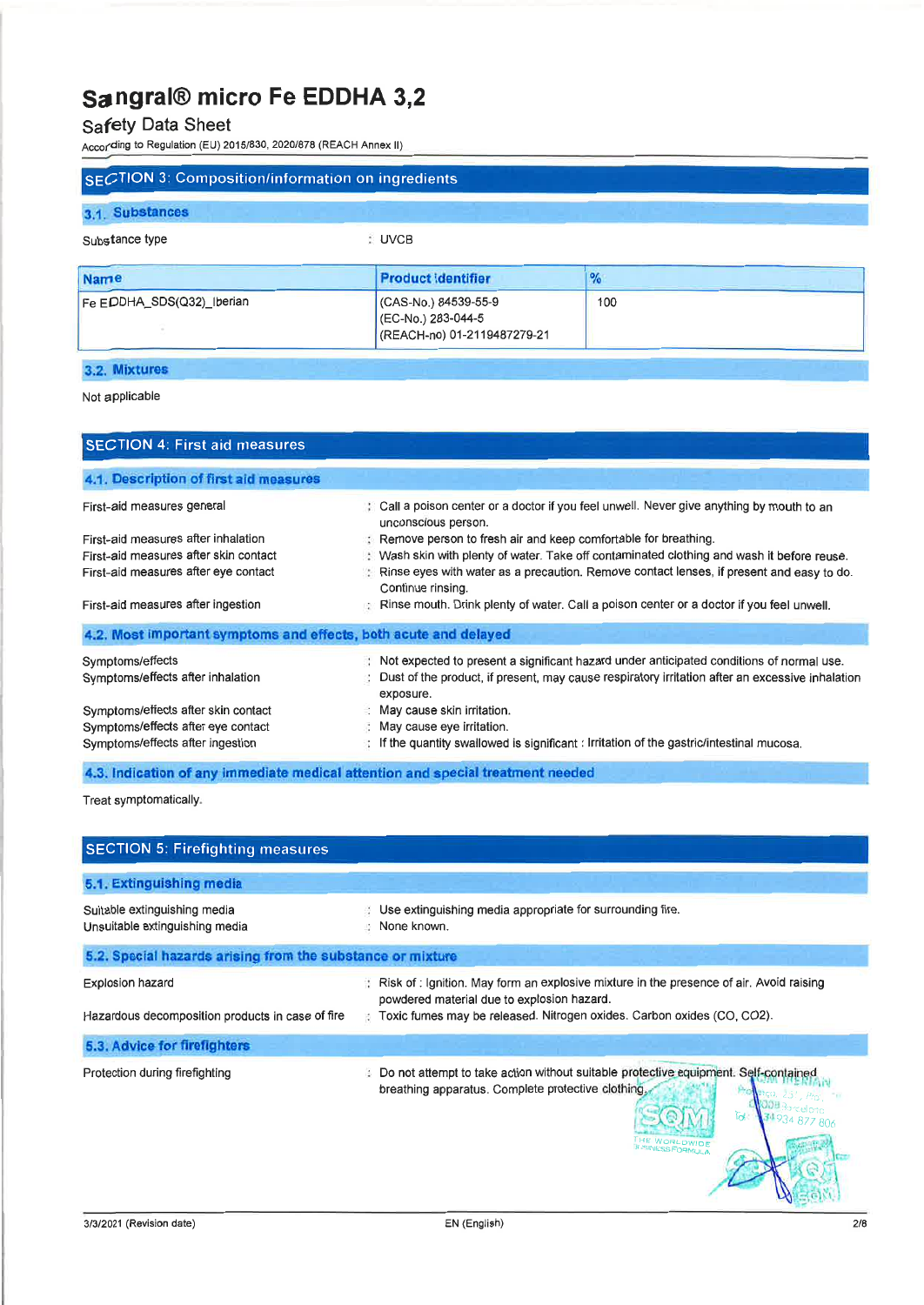# Safety Data Sheet

According to Regulation (EU) 2015/830, 2020/878 (REACH Annex II)

| SECTION 6: Accidental release measures                                   |                                                                                                                                                                                                 |
|--------------------------------------------------------------------------|-------------------------------------------------------------------------------------------------------------------------------------------------------------------------------------------------|
| 6.1. Personal precautions, protective equipment and emergency procedures |                                                                                                                                                                                                 |
| 6.1.1. For non-emergency personnel                                       |                                                                                                                                                                                                 |
| Emergency procedures                                                     | Ventilate spillage area. Wear personal protective equipment. Avoid dust formation.<br>Evacuate unnecessary personnel.                                                                           |
| 6.1.2. For emergency responders                                          |                                                                                                                                                                                                 |
| Protective equipment                                                     | Do not attempt to take action without suitable protective equipment. For further information<br>refer to section 8: "Exposure controls/personal protection".                                    |
| 6.2. Environmental precautions                                           |                                                                                                                                                                                                 |
| No additional information available                                      |                                                                                                                                                                                                 |
| 6.3. Methods and material for containment and cleaning up                |                                                                                                                                                                                                 |
| Methods for cleaning up                                                  | Mechanically recover the product. Avoid dust formation. Then wash with plenty of water.<br>Collect all waste in suitable and labelled containers and dispose according to local<br>legislation. |
| Other information                                                        | Dispose of materials or solid residues at an authorized site.                                                                                                                                   |
| 6.4. Reference to other sections                                         |                                                                                                                                                                                                 |

For further information refer to section 8: "Exposure controls/personal protection". For further information refer to section 13.

| <b>SECTION 7: Handling and storage</b>                            |                                                                                                                                                                                                                                     |
|-------------------------------------------------------------------|-------------------------------------------------------------------------------------------------------------------------------------------------------------------------------------------------------------------------------------|
| 7.1. Precautions for safe handling                                |                                                                                                                                                                                                                                     |
| Precautions for safe handling                                     | Avoid dust formation. Ensure good ventilation of the work station. Wear personal protective<br>equipment. Keep away from heat, hot surfaces, sparks, open flames and other ignition<br>sources. No smoking. Use non-sparking tools. |
| Hygiene measures                                                  | Do not eat, drink or smoke when using this product. Always wash hands after handling the<br>product.                                                                                                                                |
| 7.2. Conditions for safe storage, including any incompatibilities |                                                                                                                                                                                                                                     |
| Storage conditions                                                | Store in a dry place. Store at ambient temperature. Keep in original containers. Keep<br>container tightly closed.                                                                                                                  |
| 7.3. Specific end use(s)                                          |                                                                                                                                                                                                                                     |
| Fertilizers.                                                      |                                                                                                                                                                                                                                     |
| <b>SECTION 8: Exposure controls/personal protection</b>           |                                                                                                                                                                                                                                     |
| 8.1. Control parameters                                           |                                                                                                                                                                                                                                     |
| 8.1.1 National occupational exposure and biological limit values  |                                                                                                                                                                                                                                     |
| Fe EDDHA_SDS(Q32)_Iberian (84539-55-9)                            |                                                                                                                                                                                                                                     |
| <b>EU - Indicative Occupational Exposure Limit (IOEL)</b>         |                                                                                                                                                                                                                                     |

8.1.2. Recommended monitoring procedures

No additional information available

**IOEL TWA** 14 mg/m<sup>3</sup>

#### 8.1.3. Air contaminants formed

No additional information available

### 8.1.4. DNEL and PNEC

No additional information available

鳳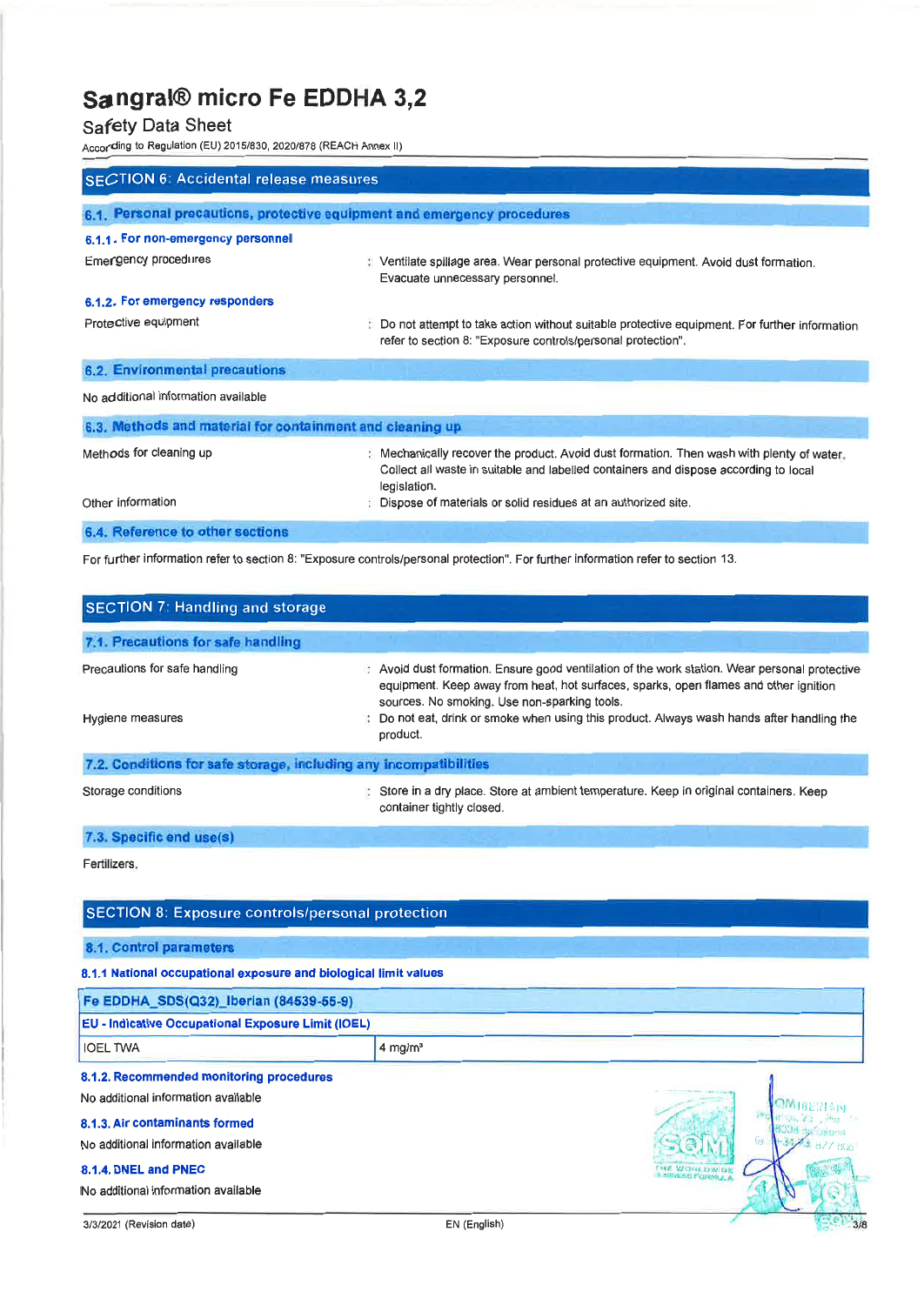# Safety Data Sheet

According to Regulation (EU) 2015/830, 2020/878 (REACH Annex II)

#### 8.1.5. Control banding

### No additional information available

#### 8.2. Exposure controls

#### 8.2.1. Appropriate engineering controls

#### Appropriate engineering controls:

Ensure good ventilation of the work station, Effective contaminant extraction. Training staff on good practice. Management/supervision in place to check that RMMs on place are being used correctly and OCs followed. Emergency eye wash fountains and safety showers should be available in the immediate vicinity of any potential exposure. Handle in accordance with good industrial hygiene and safety practice.

#### 8.2.2. Personal protection equipment

#### Personal protective equipment symbol(s):



#### 8.2.2.1. Eye and face protection

| Eye protection: |         |
|-----------------|---------|
| Safety glasses  | _______ |

#### 8.2.2.2. Skin protection

| <b>Skin and body protection:</b>  |  |  |
|-----------------------------------|--|--|
| Wear suitable protective clothing |  |  |
|                                   |  |  |

#### Hand protection:

Nitrile-rubber protective gloves

#### 8.2.2.3. Respiratory protection

| <b>Respiratory protection:</b>                                             |         |  |               |  |
|----------------------------------------------------------------------------|---------|--|---------------|--|
| In case of insufficient ventilation, wear suitable respiratory equipment   |         |  |               |  |
| <b>Device</b><br><b>Standard</b><br><b>Filter type</b><br><b>Condition</b> |         |  |               |  |
| Particle filter                                                            | Type P2 |  | <b>EN 143</b> |  |

#### 8.2.2.4. Thermal hazards

No additional information available

### 8.2.3. Environmental exposure controls

#### Environmental exposure controls:

Do not allow to enter drains or water courses.

#### Other information:

Handle in accordance with good industrial hygiene and safety practice.

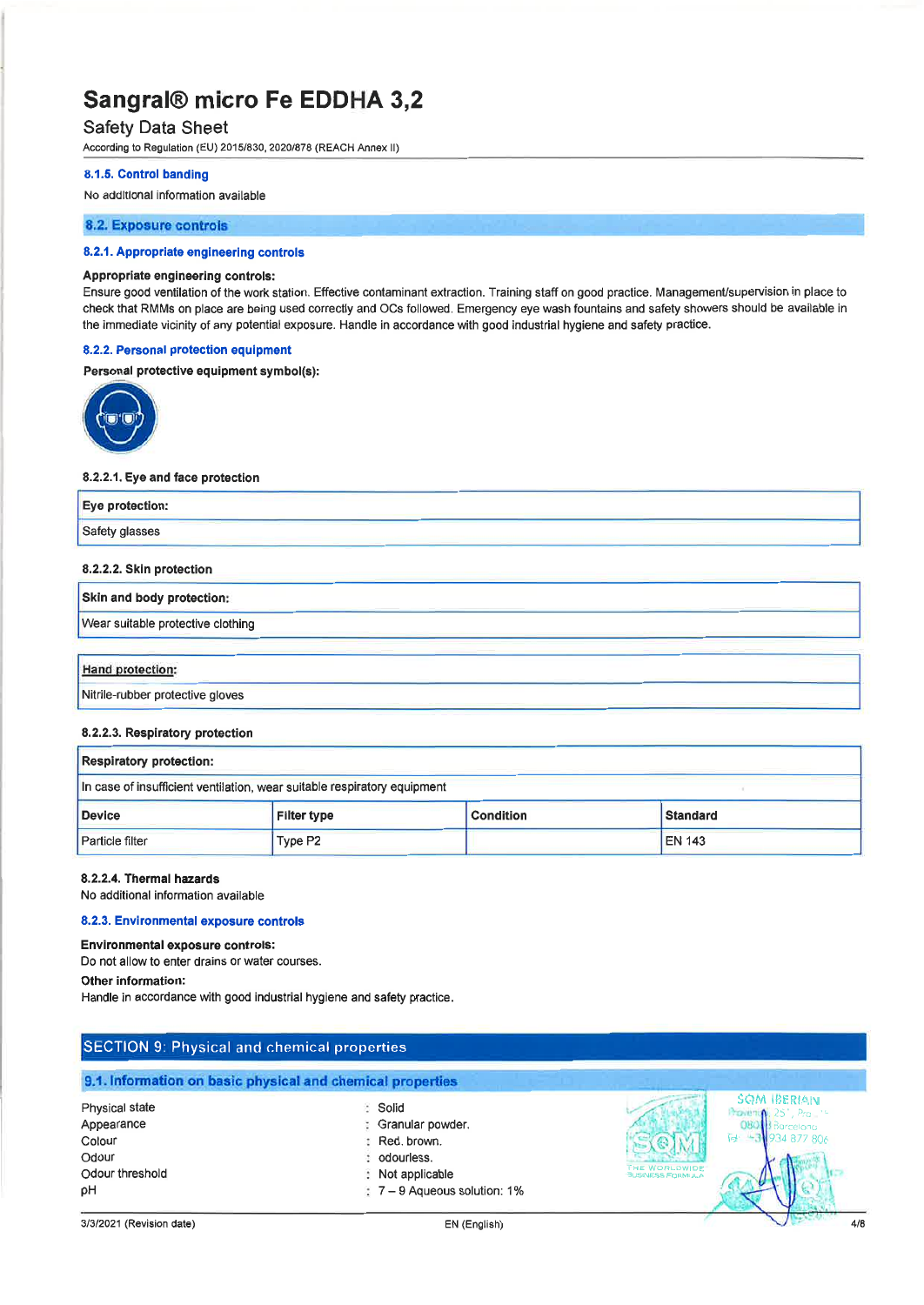# **Safety Data Sheet**

According to Regulation (EU) *2015/830, 2020/878* (REACH Annex II)

| Relative evaporation rate (butylacetate=1)      | Not applicable               |
|-------------------------------------------------|------------------------------|
| Melting point                                   | Decomposes before melting    |
| Freezing point                                  | Not applicable               |
| Boiling point                                   | Not applicable               |
| Flash point                                     | Not applicable               |
| Auto-ignition temperature                       | : No available data          |
| Decomposition temperature<br>Ō,                 | No available data            |
| Flammability (solid, gas)                       | : Not applicable             |
|                                                 | Not flammable                |
| Vapour pressure                                 | : Not applicable             |
| Relative vapour density at 20 °C                | $\therefore$ Not applicable  |
| Relative density                                | No data available            |
| Solubility                                      | $Water \approx 50$ g/l       |
| Partition coefficient n-octanol/water (Log Pow) | $\therefore$ < 0             |
| Viscosity, kinematic                            | : Not applicable             |
| Viscosity, dynamic                              | Not applicable               |
| <b>Explosive properties</b>                     | : Not explosive.             |
| Oxidising properties                            | Non oxidizing.               |
| Lower explosive limit (LEL)                     | : $\geq 40$ g/m <sup>3</sup> |
| Upper explosive limit (UEL)                     | $\therefore$ Not applicable  |

### **9.2. Other information**

Bulk density

: 500 - 700 kg/m<sup>3</sup>

# **SECTION 10: Stability and reactivity**

#### **10.1. Reactivity**

The product is non-reactive under normal conditions of use, storage and transport.

# 0.2. Chemical stability

The product is stable at normal handling and storage conditions.

#### **10.3. Possibility of hazardous reactions**

Dust may form explosive mixture in air.

#### **10.4. Conditions to avoid**

None under recommended storage and handling conditions (see section 7),

#### **10.5. Incompatible materials**

None known.

# **0.6. Hazardous decomposition products**

In case of fire: Toxic fumes are released. Nitrogen oxides. Carbon oxides (CO, CO2).

#### **Fe EDDHA\_SDS(Q32)\_1berian (84539-55-9) SECTION 11: Toxicological information 11.1 Information on toxicological effects** Acute toxicity (oral) Acute toxicity (dermal) Acute toxicity (inhalation) Not classified Not classified Not classified

| Fe EDDHA_SDS(Q32)_Iberian (84539-55-9) |                                                    |               |
|----------------------------------------|----------------------------------------------------|---------------|
| LD50 oral rat                          | $>$ 2000 mg/kg                                     |               |
| Skin corrosion/irritation              | Not classified<br>$pH: 7 - 9$ Aqueous solution: 1% | THE WORLOWIDE |
| 3/3/2021 (Revision date)               | EN (English)                                       | $5/\xi$       |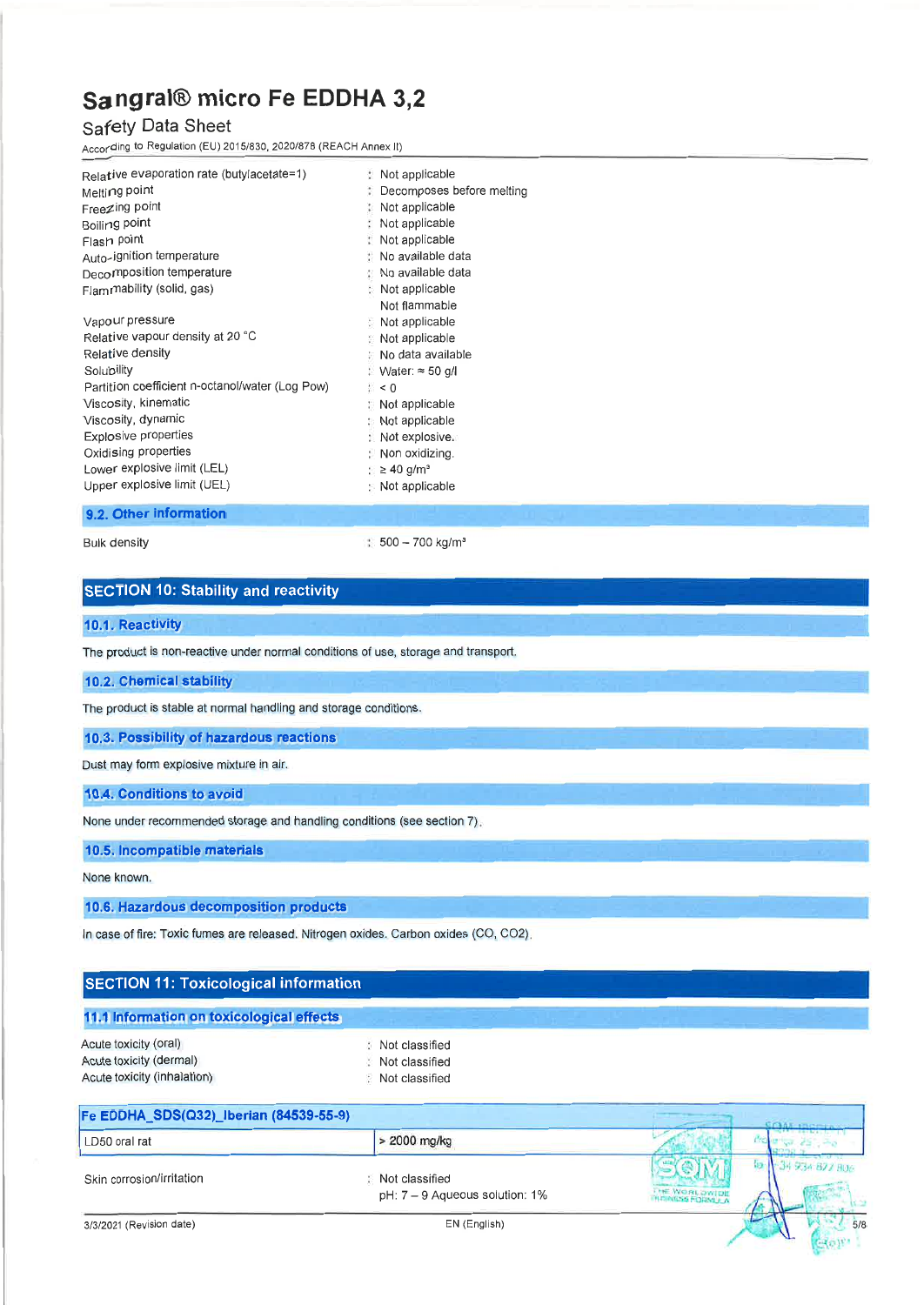# **Safety Data Sheet**

Acco(ding to Regulation (EU) *2015/830,2020/878* (REACH Annex II)

| Serious eye damage/irritation             | : Not classified                                 |  |
|-------------------------------------------|--------------------------------------------------|--|
| Respiratory or skin sensitisation         | pH: 7 - 9 Aqueous solution: 1%<br>Not classified |  |
| Germ cell mutagenicity<br>Carcinogenicity | Not classified<br>Not classified                 |  |
| Reproductive toxicity                     | Not classified                                   |  |
| STOT-single exposure                      | Not classified                                   |  |
| STOT-repeated exposure                    | : Not classified                                 |  |
| Aspiration hazard                         | : Not classified                                 |  |
| Fe EDDHA_SDS(Q32)_Iberian (84539-55-9)    |                                                  |  |

| LE COOLING ONOIROR TINGHAIL (04003-00-9) |                |
|------------------------------------------|----------------|
| Viscosity, kinematic                     | Not applicable |

| <b>SECTION 12: Ecological information</b>                                                                                                        |                                                                     |                                                                                           |
|--------------------------------------------------------------------------------------------------------------------------------------------------|---------------------------------------------------------------------|-------------------------------------------------------------------------------------------|
| 12.1. Toxicity                                                                                                                                   |                                                                     |                                                                                           |
| Ecology - general<br>Hazardous to the aquatic environment, short-term<br>(acute)<br>Hazardous to the aquatic environment, long-term<br>(chronic) | effects in the environment.<br>: Not classified<br>: Not classified | The product is not considered harmful to aquatic organisms nor to cause long-term adverse |
| Fe EDDHA_SDS(Q32)_Iberian (84539-55-9)                                                                                                           |                                                                     |                                                                                           |
| LC50 - Fish [1]                                                                                                                                  | > 100 mg/l Danio rerio                                              |                                                                                           |
| 12.2. Persistence and degradability                                                                                                              |                                                                     |                                                                                           |
| Fe EDDHA_SDS(Q32) Iberian (84539-55-9)                                                                                                           |                                                                     |                                                                                           |
| Persistence and degradability                                                                                                                    | Not readily biodegradable.                                          |                                                                                           |
| 12.3. Bioaccumulative potential                                                                                                                  |                                                                     |                                                                                           |
| Fe EDDHA_SDS(Q32)_Iberian (84539-55-9)                                                                                                           |                                                                     |                                                                                           |
| Partition coefficient n-octanol/water (Log Pow)                                                                                                  | $\leq 0$                                                            |                                                                                           |
| Bioaccumulative potential                                                                                                                        | Bioaccumulation unlikely.                                           |                                                                                           |
| 12.4. Mobility in soil                                                                                                                           |                                                                     |                                                                                           |
| Fe EDDHA SDS(Q32) Iberian (84539-55-9)                                                                                                           |                                                                     |                                                                                           |
| Ecology - soil                                                                                                                                   | Expected to be highly mobile in soil.                               |                                                                                           |
| 12.5. Results of PBT and vPvB assessment                                                                                                         |                                                                     |                                                                                           |
| Fe EDDHA_SDS(Q32)_Iberian (84539-55-9)                                                                                                           |                                                                     |                                                                                           |
| This substance/mixture does not meet the PBT criteria of REACH regulation, annex XIII                                                            |                                                                     |                                                                                           |
| This substance/mixture does not meet the vPvB criteria of REACH regulation, annex XIII                                                           |                                                                     |                                                                                           |
| 12.6. Other adverse effects                                                                                                                      |                                                                     |                                                                                           |
| Additional information                                                                                                                           | No other effects known                                              | ezőkva<br>fet.<br>3+ 877 806                                                              |
| 3/3/2021 (Revision date)                                                                                                                         | EN (English)                                                        | 6/E                                                                                       |

Capper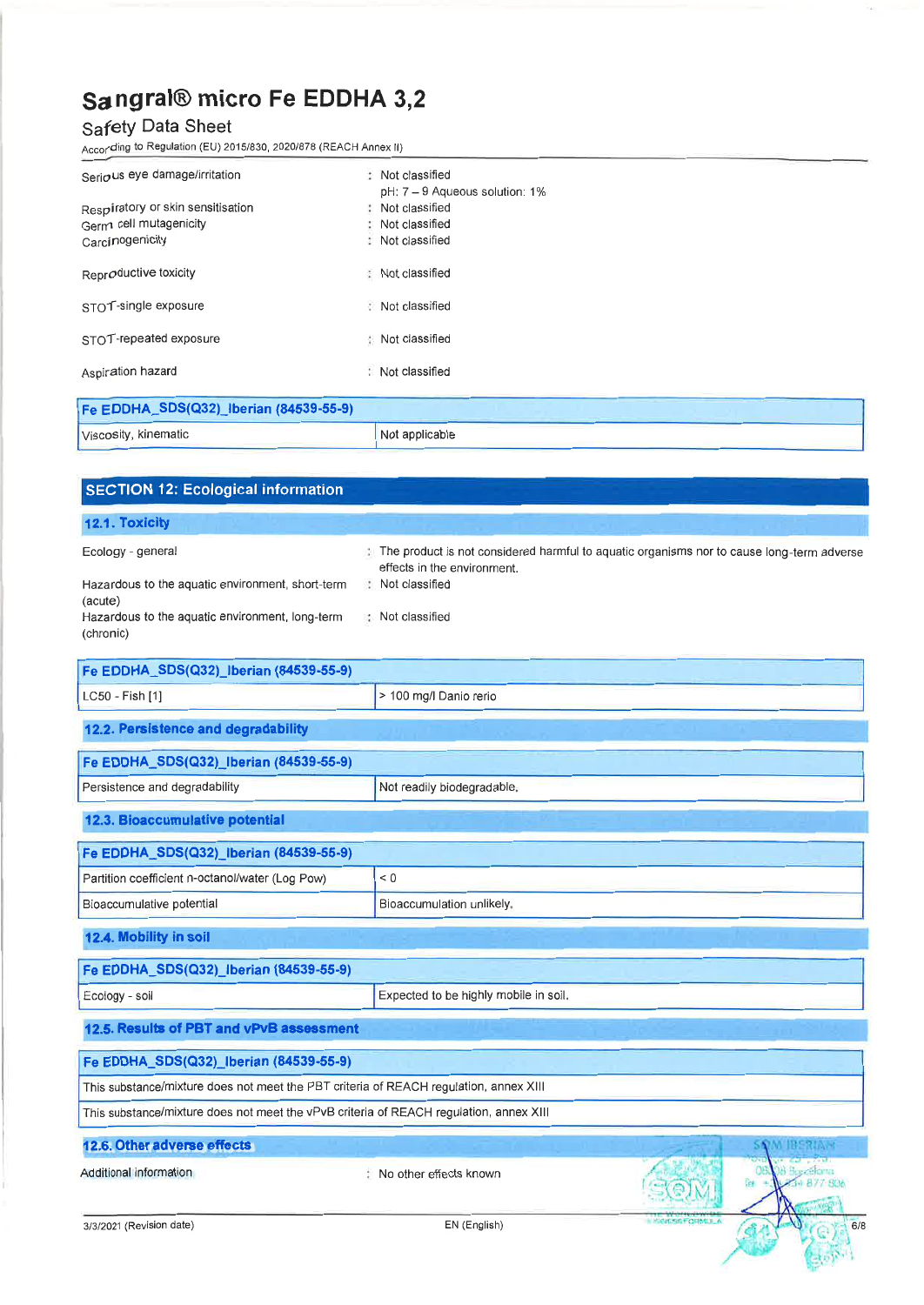# Safety Data Sheet

According to Regulation (EU) *2015/830,2020/878* (REACH Annex II)

# SECTION 13: Disposal considerations

#### 13.1. Waste treatment methods

Regional legislation (waste) Waste treatment methods

 $\mathbb B$  Dispose in a safe manner in accordance with local/national regulations.

Dispose of contents/container in accordance with licensed collector's sorting instructions.

# SECTION 14: Transport information

| In accordance with ADR / IMDG / IATA / ADN / RID |               |               |               |               |
|--------------------------------------------------|---------------|---------------|---------------|---------------|
| <b>ADR</b>                                       | <b>IMDG</b>   | <b>IATA</b>   | <b>ADN</b>    | <b>RID</b>    |
| 14.1. UN number                                  |               |               |               |               |
| Not regulated                                    | Not regulated | Not regulated | Not regulated | Not regulated |
| 14.2. UN proper shipping name                    |               |               |               |               |
| Not regulated                                    | Not regulated | Not regulated | Not regulated | Not regulated |
| 14.3. Transport hazard class(es)                 |               |               |               |               |
| Not regulated                                    | Not regulated | Not regulated | Not regulated | Not regulated |
| 14.4. Packing group                              |               |               |               |               |
| Not regulated                                    | Not regulated | Not regulated | Not regulated | Not regulated |
| <b>14.5. Environmental hazards</b>               |               |               |               |               |
| Not regulated                                    | Not regulated | Not regulated | Not regulated | Not regulated |
| No supplementary information available           |               |               |               |               |

#### 14.6. Special precautions for user

Overland transport Not regulated Transport by sea Not regulated Air transport Not regulated Inland waterway transport Not regulated Rail transport Not regulated

## 14.7. Transport in bulk according to Annex II of Marpol and the IBC Code

IBC code : Not applicable.

# SECTION 15: Regulatory information

### 15.1. Safety, health and environmental regulations/legislation specific for the substance or mixture

### 15.1.1. EU·Regulations

No REACH Annex XVII restrictions

Sangral® micro Fe EDDHA 3,2 is not on the REACH Candidate List

Sangral® micro Fe EDDHA 3,2 is not on the REACH Annex XIV List Sangral® micro Fe EDDHA 3,2 is not subject to Regulation (EU) No *649/2012* of the European Parliament and of the Council of 4 july 2012 concerning the export and import of hazardous chemicals.

Sangral® micro Fe EDDHA 3,2 is not subject to Regulation (EU) No 2019/1021 of the European Parliament and of the Council of 20 June 2019 on persistent organic pollutants